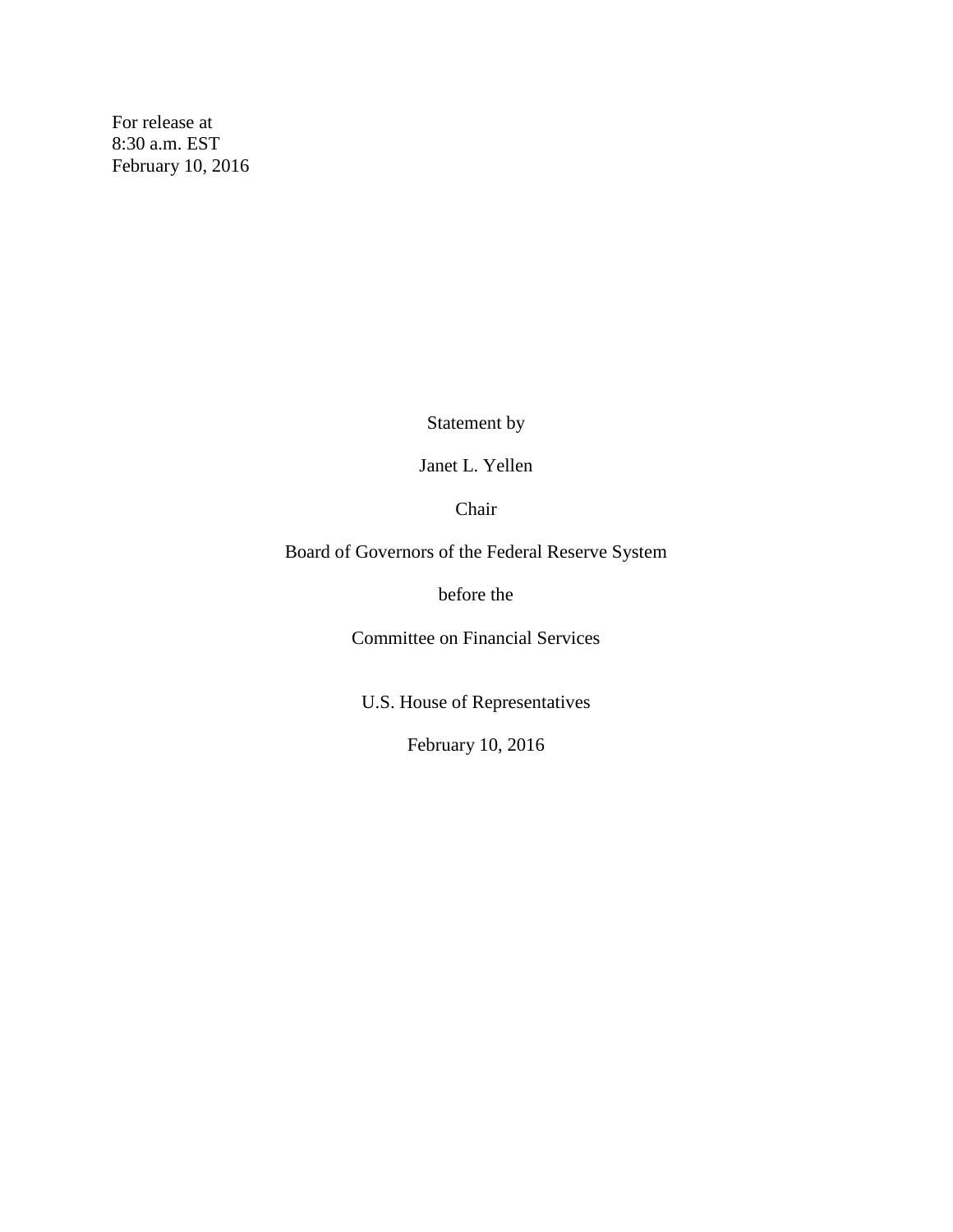Chairman Hensarling, Ranking Member Waters, and other members of the Committee, I am pleased to present the Federal Reserve's semiannual *Monetary Policy Report* to the Congress. In my remarks today, I will discuss the current economic situation and outlook before turning to monetary policy.

## **Current Economic Situation and Outlook**

Since my appearance before this Committee last July, the economy has made further progress toward the Federal Reserve's objective of maximum employment. And while inflation is expected to remain low in the near term, in part because of the further declines in energy prices, the Federal Open Market Committee (FOMC) expects that inflation will rise to its 2 percent objective over the medium term.

In the labor market, the number of nonfarm payroll jobs rose 2.7 million in 2015, and posted a further gain of 150,000 in January of this year. The cumulative increase in employment since its trough in early 2010, is now more than 13 million jobs. Meanwhile, the unemployment rate fell to 4.9 percent in January, 0.8 percentage point below its level a year ago and in line with the median of FOMC participants' most recent estimates of its longer-run normal level. Other measures of labor market conditions have also shown solid improvement, with noticeable declines over the past year in the number of individuals who want and are available to work but have not actively searched recently, and in the number of people who are working part time but would rather work full time. However, these measures remain above the levels seen prior to the recession, suggesting that some slack in labor markets remains. Thus, while labor market conditions have improved substantially, there is still room for further sustainable improvement.

The strong gains in the job market last year were accompanied by a continued moderate expansion in economic activity. U.S. real gross domestic product is estimated to have increased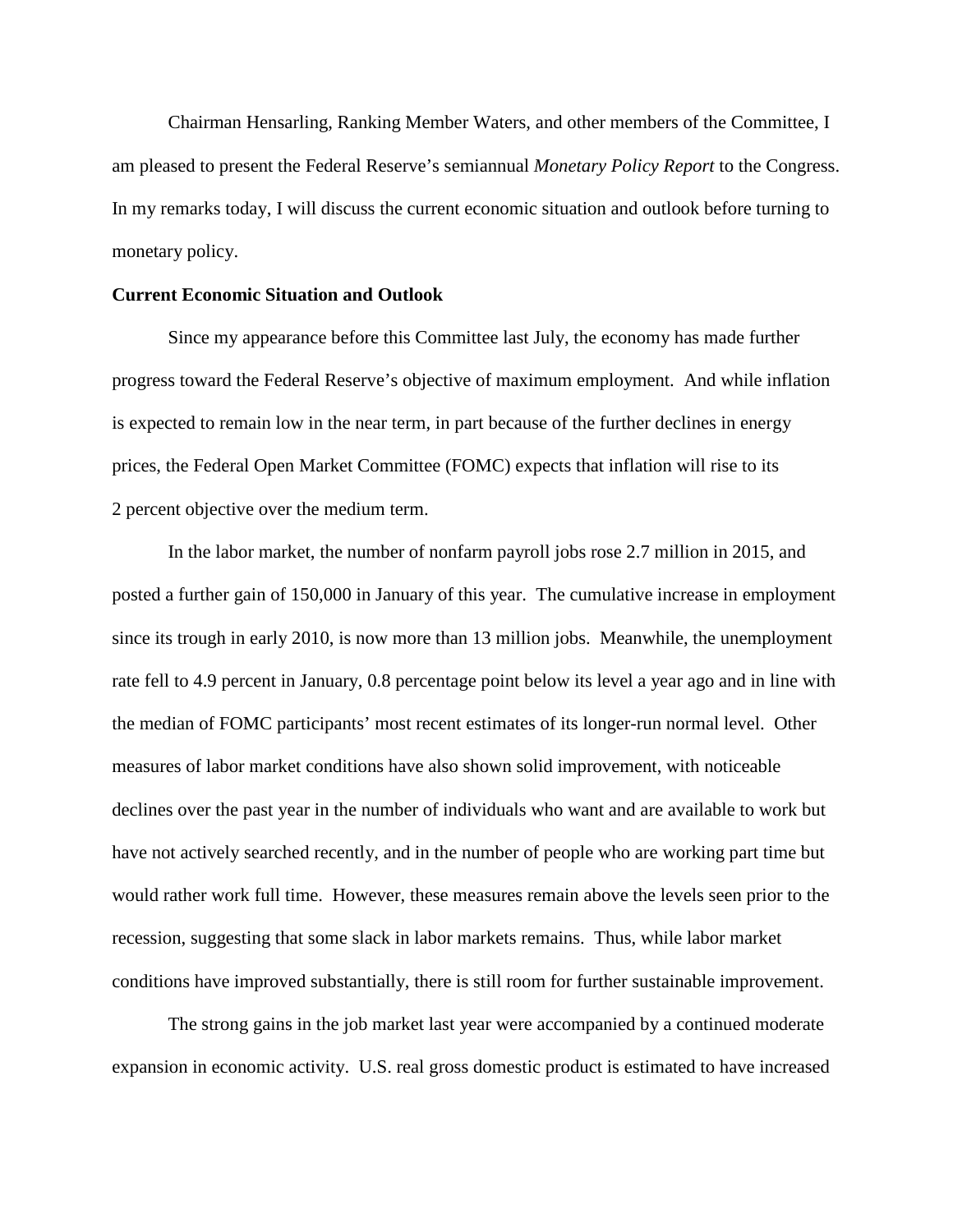about 1-3/4 percent in 2015. Over the course of the year, subdued foreign growth and the appreciation of the dollar restrained net exports. In the fourth quarter of last year, growth in the gross domestic product is reported to have slowed more sharply, to an annual rate of just 3/4 percent; again, growth was held back by weak net exports as well as by a negative contribution from inventory investment. Although private domestic final demand appears to have slowed somewhat in the fourth quarter, it has continued to advance. Household spending has been supported by steady job gains and solid growth in real disposable income--aided in part by the declines in oil prices. One area of particular strength has been purchases of cars and light trucks; sales of these vehicles in 2015, reached their highest level ever. In the drilling and mining sector, lower oil prices have caused companies to slash jobs and sharply cut capital outlays, but in most other sectors, business investment rose over the second half of last year. And homebuilding activity has continued to move up, on balance, although the level of new construction remains well below the longer-run levels implied by demographic trends.

Financial conditions in the United States have recently become less supportive of growth, with declines in broad measures of equity prices, higher borrowing rates for riskier borrowers, and a further appreciation of the dollar. These developments, if they prove persistent, could weigh on the outlook for economic activity and the labor market, although declines in longerterm interest rates and oil prices provide some offset. Still, ongoing employment gains and faster wage growth should support the growth of real incomes and therefore consumer spending, and global economic growth should pick up over time, supported by highly accommodative monetary policies abroad. Against this backdrop, the Committee expects that with gradual adjustments in the stance of monetary policy, economic activity will expand at a moderate pace in coming years and that labor market indicators will continue to strengthen.

 $-2 -$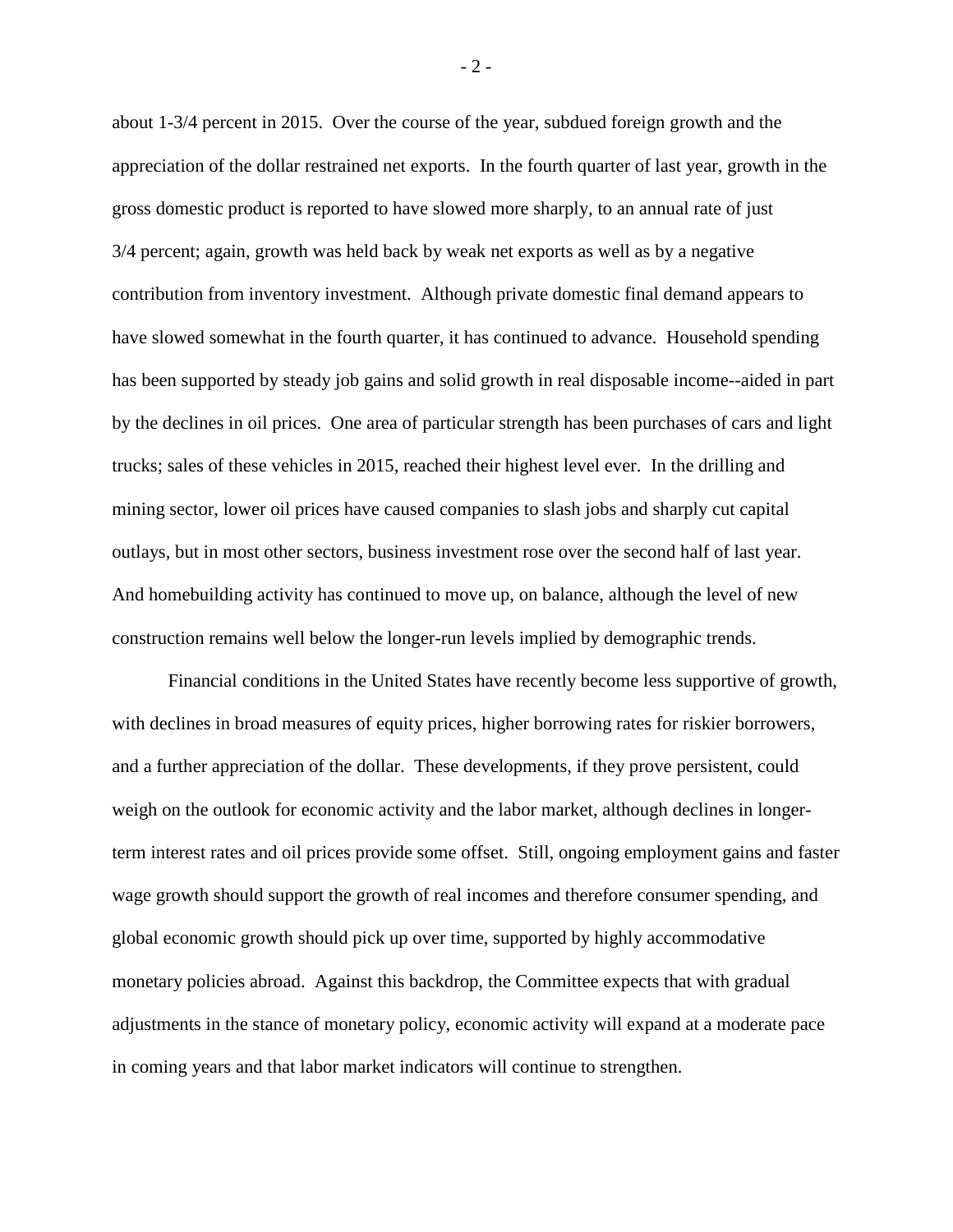As is always the case, the economic outlook is uncertain. Foreign economic

developments, in particular, pose risks to U.S. economic growth. Most notably, although recent economic indicators do not suggest a sharp slowdown in Chinese growth, declines in the foreign exchange value of the renminbi have intensified uncertainty about China's exchange rate policy and the prospects for its economy. This uncertainty led to increased volatility in global financial markets and, against the background of persistent weakness abroad, exacerbated concerns about the outlook for global growth. These growth concerns, along with strong supply conditions and high inventories, contributed to the recent fall in the prices of oil and other commodities. In turn, low commodity prices could trigger financial stresses in commodity-exporting economies, particularly in vulnerable emerging market economies, and for commodity-producing firms in many countries. Should any of these downside risks materialize, foreign activity and demand for U.S. exports could weaken and financial market conditions could tighten further.

Of course, economic growth could also exceed our projections for a number of reasons, including the possibility that low oil prices will boost U.S. economic growth more than we expect. At present, the Committee is closely monitoring global economic and financial developments, as well as assessing their implications for the labor market and inflation and the balance of risks to the outlook.

As I noted earlier, inflation continues to run below the Committee's 2 percent objective. Overall consumer prices, as measured by the price index for personal consumption expenditures, increased just 1/2 percent over the 12 months of 2015. To a large extent, the low average pace of inflation last year can be traced to the earlier steep declines in oil prices and in the prices of other imported goods. And, given the recent further declines in the prices of oil and other commodities, as well as the further appreciation of the dollar, the Committee expects inflation to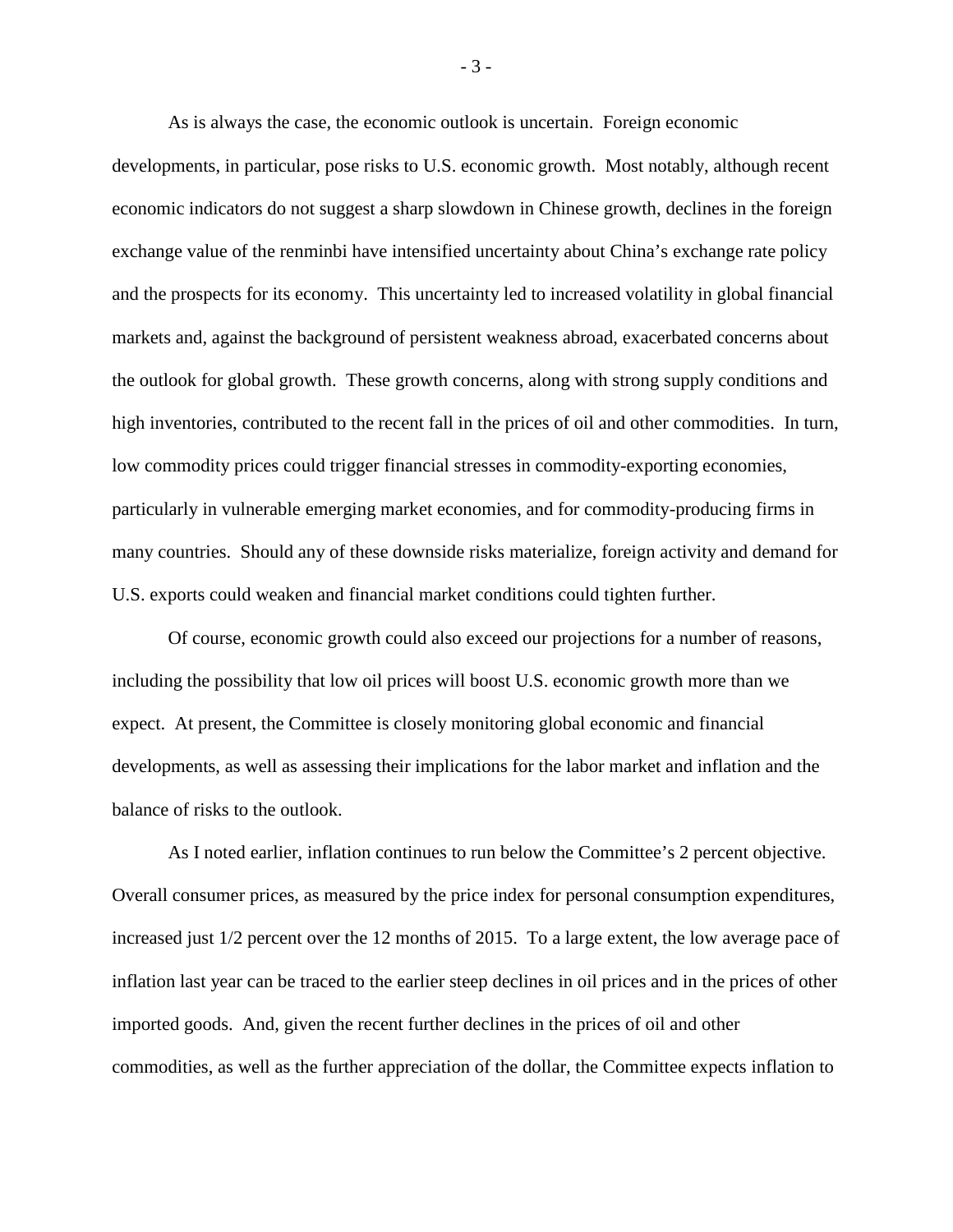remain low in the near term. However, once oil and import prices stop falling, the downward pressure on domestic inflation from those sources should wane, and as the labor market strengthens further, inflation is expected to rise gradually to 2 percent over the medium term. In light of the current shortfall of inflation from 2 percent, the Committee is carefully monitoring actual and expected progress toward its inflation goal.

Of course, inflation expectations play an important role in the inflation process, and the Committee's confidence in the inflation outlook depends importantly on the degree to which longer-run inflation expectations remain well anchored. It is worth noting, in this regard, that market-based measures of inflation compensation have moved down to historically low levels; our analysis suggests that changes in risk and liquidity premiums over the past year and a half contributed significantly to these declines. Some survey measures of longer-run inflation expectations are also at the low end of their recent ranges; overall, however, they have been reasonably stable.

## **Monetary Policy**

Turning to monetary policy, the FOMC conducts policy to promote maximum employment and price stability, as required by our statutory mandate from the Congress. Last March, the Committee stated that it would be appropriate to raise the target range for the federal funds rate when it had seen further improvement in the labor market and was reasonably confident that inflation would move back to its 2 percent objective over the medium term. In December, the Committee judged that these two criteria had been satisfied and decided to raise the target range for the federal funds rate 1/4 percentage point, to between 1/4 and 1/2 percent. This increase marked the end of a seven-year period during which the federal funds rate was held near zero. The Committee did not adjust the target range in January.

- 4 -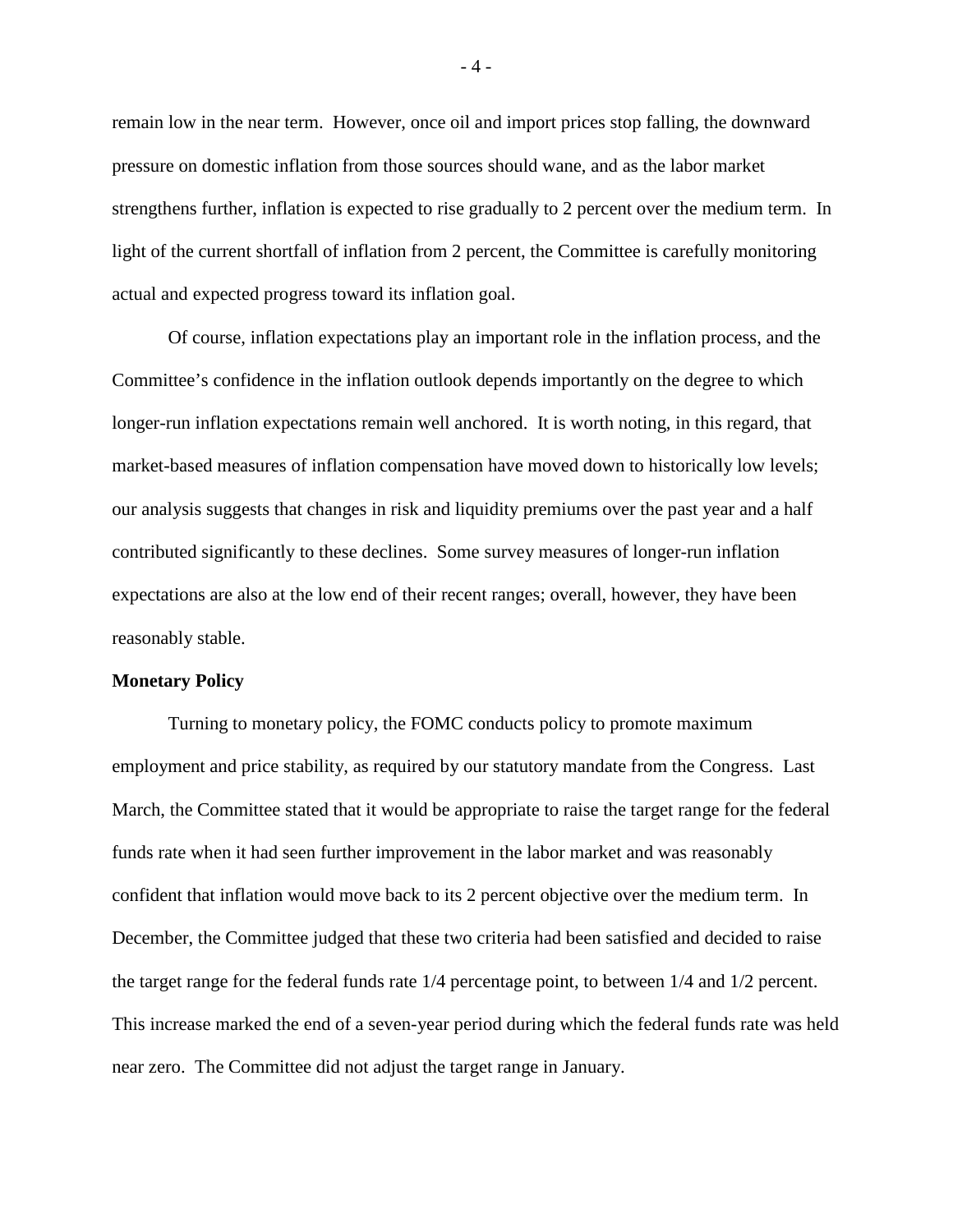The decision in December to raise the federal funds rate reflected the Committee's assessment that, even after a modest reduction in policy accommodation, economic activity would continue to expand at a moderate pace and labor market indicators would continue to strengthen. Although inflation was running below the Committee's longer-run objective, the FOMC judged that much of the softness in inflation was attributable to transitory factors that are likely to abate over time, and that diminishing slack in labor and product markets would help move inflation toward 2 percent. In addition, the Committee recognized that it takes time for monetary policy actions to affect economic conditions. If the FOMC delayed the start of policy normalization for too long, it might have to tighten policy relatively abruptly in the future to keep the economy from overheating and inflation from significantly overshooting its objective. Such an abrupt tightening could increase the risk of pushing the economy into recession.

It is important to note that even after this increase, the stance of monetary policy remains accommodative. The FOMC anticipates that economic conditions will evolve in a manner that will warrant only gradual increases in the federal funds rate. In addition, the Committee expects that the federal funds rate is likely to remain, for some time, below the levels that are expected to prevail in the longer run. This expectation is consistent with the view that the neutral nominal federal funds rate--defined as the value of the federal funds rate that would be neither expansionary nor contractionary if the economy was operating near potential--is currently low by historical standards and is likely to rise only gradually over time. The low level of the neutral federal funds rate may be partially attributable to a range of persistent economic headwinds- such as limited access to credit for some borrowers, weak growth abroad, and a significant appreciation of the dollar--that have weighed on aggregate demand.

- 5 -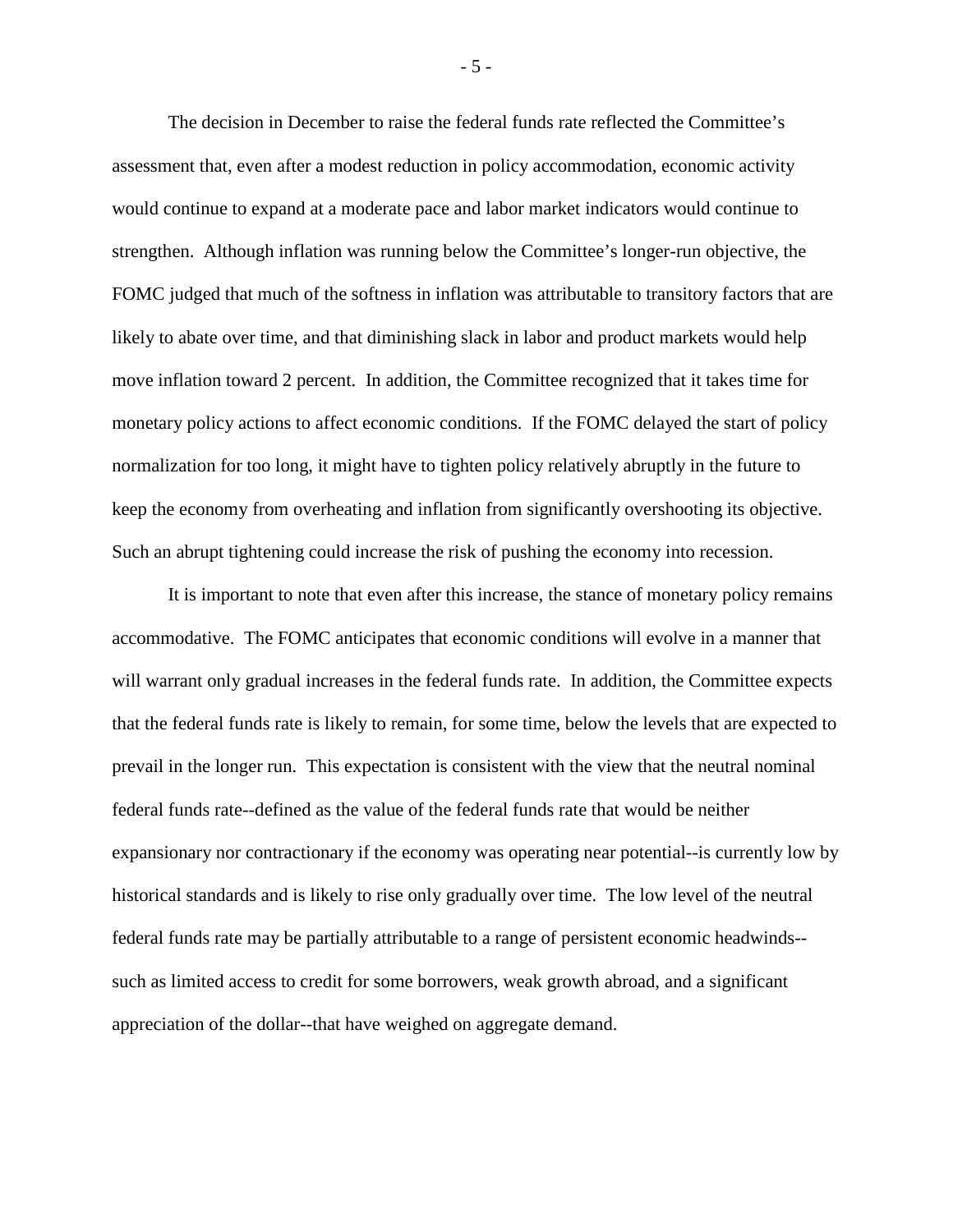Of course, monetary policy is by no means on a preset course. The actual path of the federal funds rate will depend on what incoming data tell us about the economic outlook, and we will regularly reassess what level of the federal funds rate is consistent with achieving and maintaining maximum employment and 2 percent inflation. In doing so, we will take into account a wide range of information, including measures of labor market conditions, indicators of inflation pressures and inflation expectations, and readings on financial and international developments. In particular, stronger growth or a more rapid increase in inflation than the Committee currently anticipates would suggest that the neutral federal funds rate was rising more quickly than expected, making it appropriate to raise the federal funds rate more quickly as well. Conversely, if the economy were to disappoint, a lower path of the federal funds rate would be appropriate. We are committed to our dual objectives, and we will adjust policy as appropriate to foster financial conditions consistent with the attainment of our objectives over time.

Consistent with its previous communications, the Federal Reserve used interest on excess reserves (IOER) and overnight reverse repurchase (RRP) operations to move the federal funds rate into the new target range. The adjustment to the IOER rate has been particularly important in raising the federal funds rate and short-term interest rates more generally in an environment of abundant bank reserves. Meanwhile, overnight RRP operations complement the IOER rate by establishing a soft floor on money market interest rates. The IOER rate and the overnight RRP operations allowed the FOMC to control the federal funds rate effectively without having to first shrink its balance sheet by selling a large part of its holdings of longer-term securities. The Committee judged that removing monetary policy accommodation by the traditional approach of raising short-term interest rates is preferable to selling longer-term assets because such sales could be difficult to calibrate and could generate unexpected financial market reactions.

- 6 -